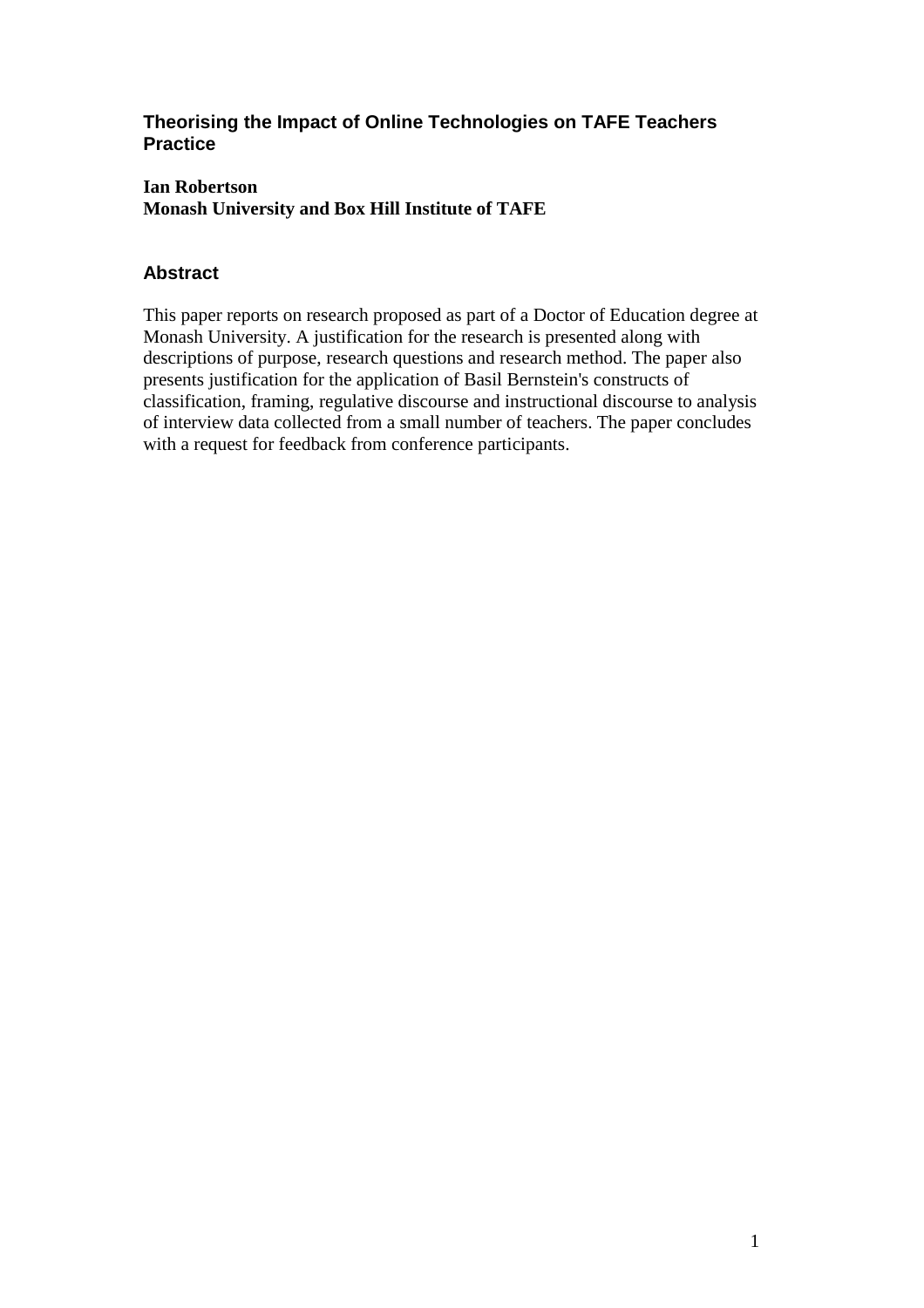### **Theorising the Impact of Online Technologies on TAFE Teachers Practice**

#### **Ian Robertson Monash University and Box Hill Institute of TAFE**

### **Introduction**

This paper reports on research in progress as part of a Doctor of Education degree (EdD) at Monash University. The purpose of the paper is to seek feedback on the proposed research topic and the proposed methodology. The aim of this research is to explore the impact of online technologies (OLTs) as instructional devices, on the teaching principles that underpin the practice of TAFE teachers. In particular, the research will investigate the impact of OLTs where computers are connected to the internet or an intranet, these might constitute part or all of the teaching program. At present the research topic has been accepted by the Faculty of Education at Monash University, a submission has been presented to the Monash University Standing Committee on Ethics in Research Involving Humans but is yet to be approved.

### **Justification for the Research**

The introduction of OLTs as an integral aspect of education is a worldwide trend. In Australia, this trend is supported by government policy along with significant investment from public and private sources. This trend is also reflected in VET. It is demonstrated at a national level by ANTAs Flexible Learning Framework [\(http://www.anta.gov.au\)](http://www.anta.gov.au/) and in Victoria by the Victorian State Government's Flexible Learning Strategy (http://www.pete.vic.gov.au) (The State of Victoria, 2000).

Attendance at conferences, searches of conference proceedings, searches of major databases and reading a range of literature suggests that the impact of the introduction of OLTs on teaching practice is poorly theorised. Most literature falls into the categories of policy promotion, personal views and descriptive case studies, a conclusion that is consistent with the findings of other authors (Harper, Hedberg, Bennett, & Lockyer, 2000; Schofield, Walsh, & Melville, 2000; Thomas, 2001). Recently more robust work that investigates teaching practice has begun to emerge (Bate, 2000; Brennan, McFadden, & Law, 2001; Harper et al., 2000; Jasinski, 1998; Schofield et al., 2000). For example, Schofield et al (2000) reports on preliminary research findings concerned with the knowledge and experiences of VET practitioners who use OLTs. These authors found that VET policy and practice in online teaching and learning rarely draws from theoretical perspectives. Where theoretical perspectives were found, these were from the field of adult education and, to a lesser extent, theories of change and change management (Schofield et al., 2000).

In theorising the impact of OLTs as instructional devices, the research proposed in the current paper will contribute to literature on TAFE teachers work, as well as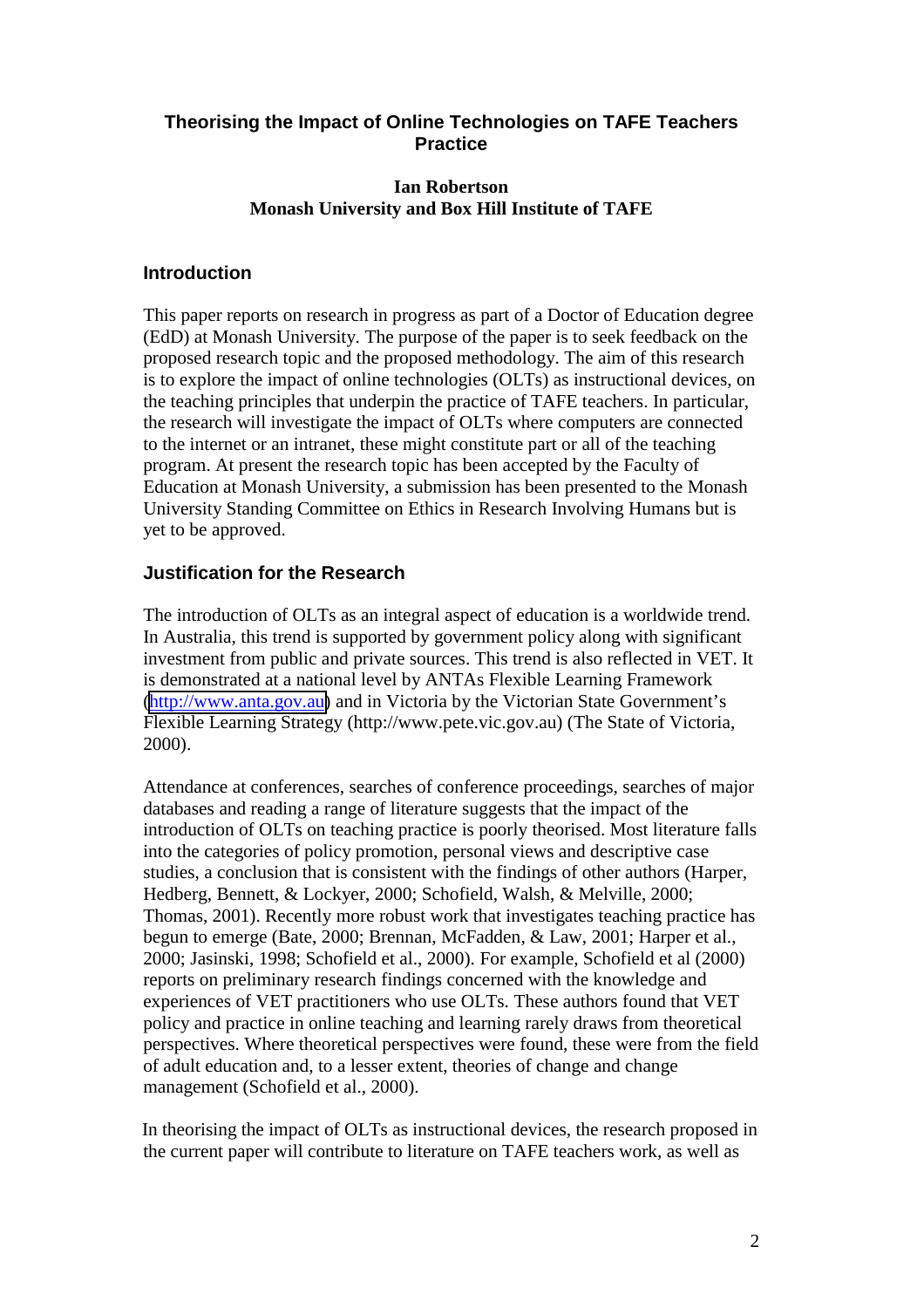informing teachers, administrators and policy makers about the ways in which TAFE teachers are responding to the introduction of online technologies.

# **The Purpose of the Research**

The purpose of my proposed research is to address four questions.

- 1. What teaching principles underpin the intentions of TAFE teachers when integrating online technologies into their practice?
- 2. Which intended teaching practices are enabled and dis-enabled by the integration of online technologies into TAFE teachers practice?
- 3. What, if any, tensions do the introduction of online technologies impose on TAFE teachers practice?
- 4. How do TAFE teachers resolve tensions that are identified as being associated with the introduction of online technologies?

These questions are based on the contention that the introduction of OLTs into teachers practice influences teachers potential to implement particular teaching principles. The contention underpinning the research is consistent with the ideas of Bowers (1988) and Blomely (1998) who challenge the idea that technology is value neutral. Bowers (1988, pp.32-33) uses the terms *amplification* and *reduction* to describe the advantage or disadvantage that particular perspectives experience when technology is used. At its core, the research investigates values: the values that TAFE teachers bring to their teaching practice; the values that OLTs advantage and disadvantage; any value tensions that are created when TAFE teachers integrate OLTs into their teaching practice and how those tensions are played out in the interaction between the teachers and the technologies.

## **The Research Method**

The research investigates the impact of change, that is the integration of OLTs into teachers' practice, from the perspective of the teachers themselves. The research method required here is a form of inquiry that helps to understand the meaning of a social phenomenon from the perspective of the actors involved, these requirements are consistent with a qualitative approach (Merriam, 1998, p.5).

Data will be collected by interview with five to eight TAFE teachers who have completed a formal qualification in teaching, and have integrated the use of OLTs into at least two courses of study in which they teach. Each teacher will be interviewed on two occasions, data will be analysed in two phases and participants will be provided with the opportunity to comment on the researcher's findings following each analysis.

The purpose of the first interview is to document the participant's biography and the teaching principles that underpin their intentions in integrating OLTs into their practice. In the first part of the first interview, participants will be asked about their work history, how they came to be involved in integrating OLTs into their teaching practice and their roles in using OLTs in their teaching. In the second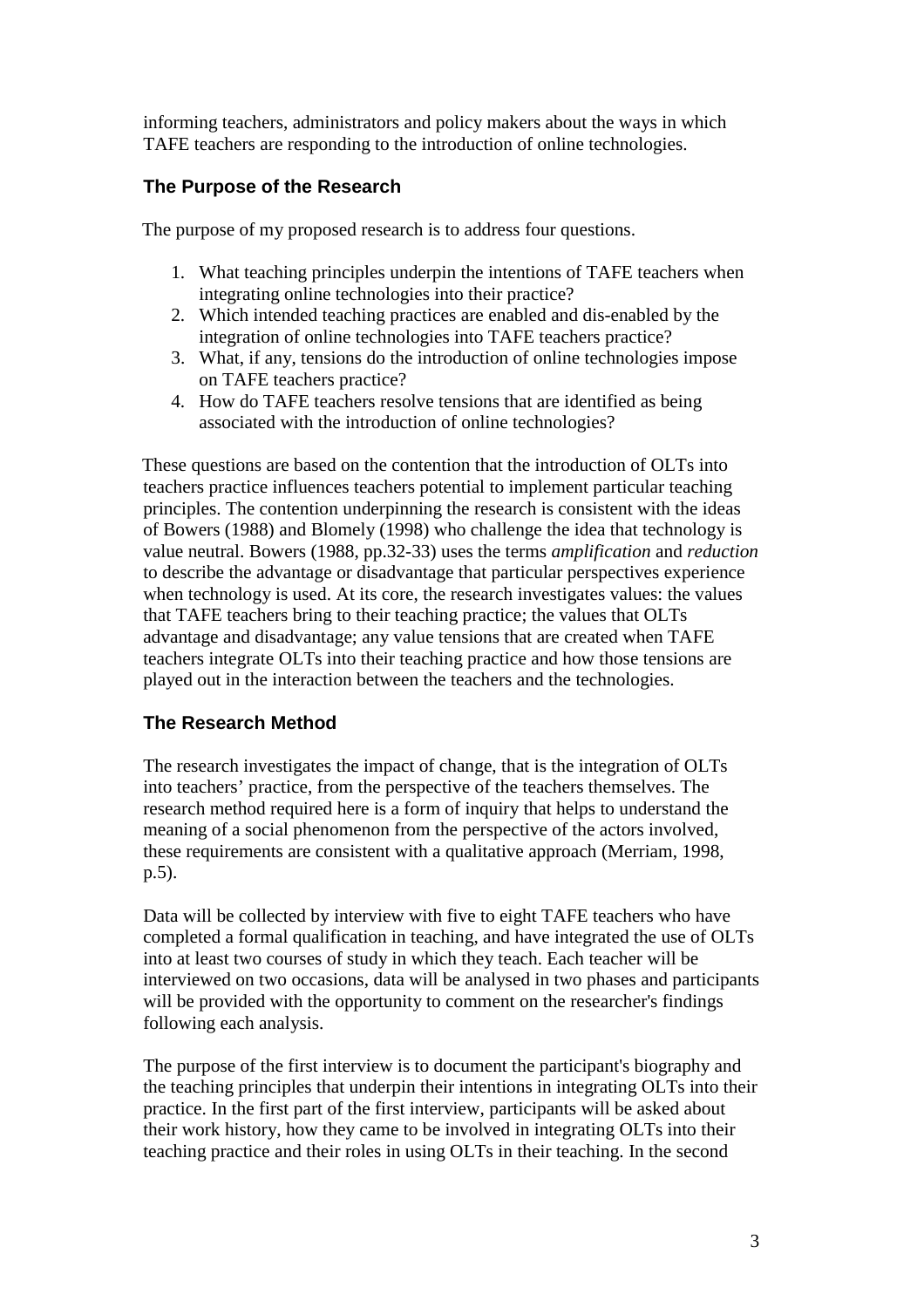phase of the first interview participants will be asked to respond to a hypothetical situation.

*You are offered the opportunity to integrate OLTs as part of your teaching practice into a teaching program of your choice. You are provided with the time and resources to do the best job possible.*

The interview will progress with the researcher aiming to gather responses to three questions. Firstly, what questions you would ask yourself in designing the teaching program? Secondly, can you characterise the principles that are important in informing the design of this teaching program? Thirdly, can you think of a metaphor that characterises your intended practice? The interview will progress as an open conversation with the researcher seeking clarification to answers as required. This interview will be audiotaped and transcribed.

Following the first interview, the researcher will identify the teaching principles that the participant intends to use in their 'best practice'. These will be identified through the categories (themes) that emerge from the transcript of interview (Merriam, 1998, pp.179-187).

At the commencement of the second interview, teaching principles identified from analysis of the first interview will reported to the participant who will be provided with the opportunity to comment on the researcher's findings. The participant will then be requested to demonstrate examples where they have implemented teaching principles identified from the first interview. In cases where these principles are demonstrable, the participant will be asked to identify factors which enabled the application of the specific teaching principle. Where participants are unable to demonstrate specific teaching principles they will be asked to identify factors that inhibited their implementation.

It is anticipated that participants will be able to demonstrate the implementation of some teaching principles but not others. As the interview progresses, the participant will be asked to talk about any tensions that the integration of OLTs bring to their teaching practice and the ways in which they resolve these tensions. This interview will be audiotaped and where possible examples of the application of teaching principles will be gathered, these might be in the form of web pages or other documents.

Following the second interview, and again using analysis that attempts to identify categories (themes) and sub-categories (sub-themes) from the interview (Merriam, 1998, pp.179-187), the researcher will endeavour to identify factors that enable and dis-enable the intentions of TAFE teachers, the tensions that the introduction of online technologies impose and the ways in which TAFE teachers resolve those tensions. On completion of the analysis, the participant will be provided with a report of the analysis and an opportunity to comment.

Following the analysis of the second interview, the researcher proposes to apply Bernstein's Theoretical Framework of Symbolic Control (Bernstein, 1996) to an analysis of findings from the interviews with participants. Bernstein's framework offers a sociological model for analysing issues of power and control. Other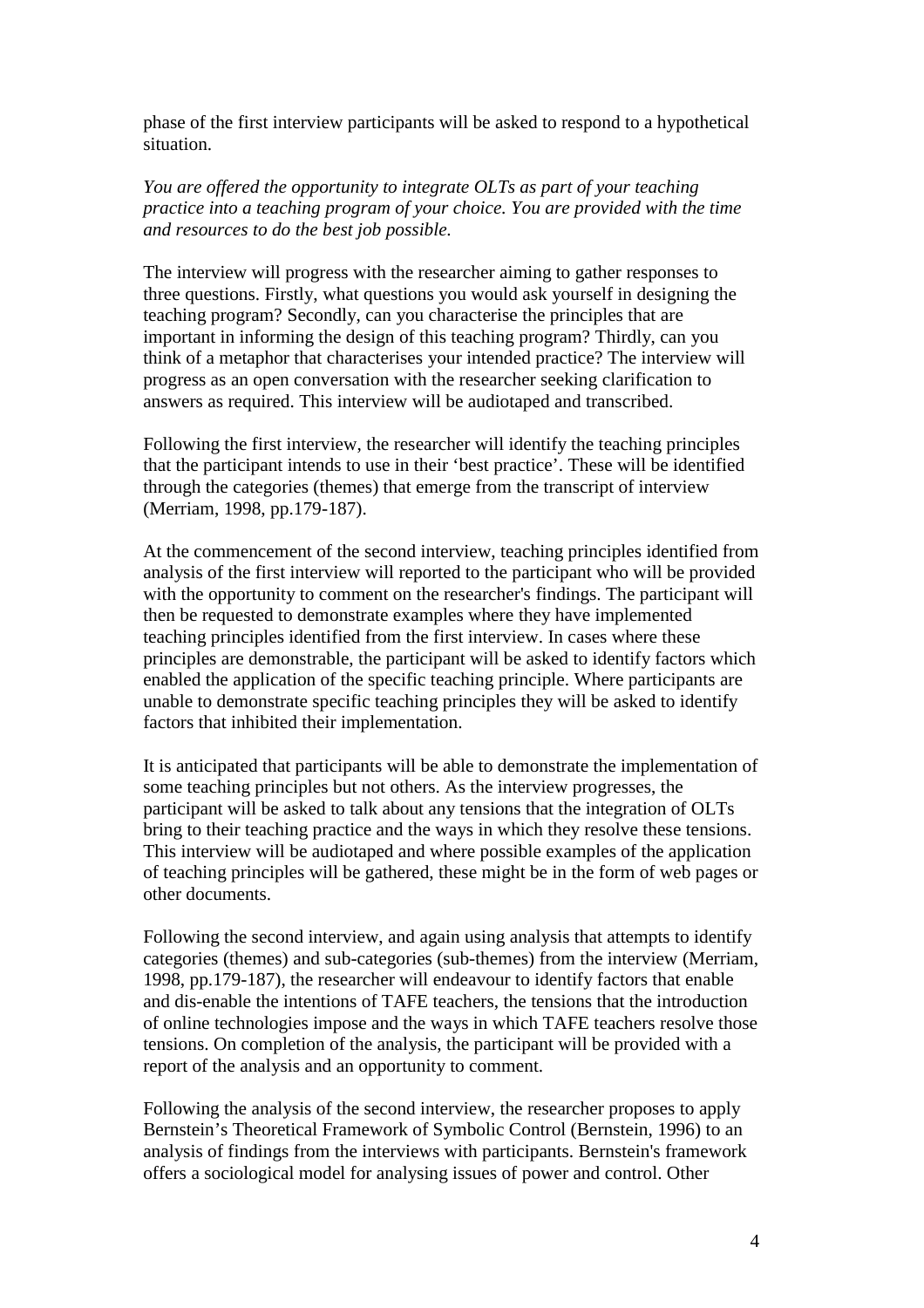examples of work that have used this framework in a similar manner to that proposed here have been identified (FitzSimons, 2000; Hunter, 1999; Hunter & Jimenez, 1998; Kirk, Macdonald, Penney, & Braiuka, 1997; Short, Singh, Yarrow, & Millwater, 2000). Of these, the work of Short et al (2000) is most informative to the current proposal.

In summary, the research method will progress in the following sequence.

- 1. Interview one.
- 2. Analysis of interview one.
- 3. Feedback from interview one and interview two.
- 4. Analysis of interview two.
- 5. Feedback from interview two.
- 6. Application of Bernstein's constructs to findings from interview one and interview two.

Therefore, data analysis will occur at a number of levels. Firstly, the identification of themes and sub-themes from interviews with individual participants. Secondly, using Bernstein's constructs to analyse themes and sub-themes that emerge from interviews with individual participants. The results of this analysis of data from interviews with individuals will then be used to identify similarities and differences in outcomes that emerge and to identify any general findings across the respondent group.

## **Applying Bernstein's Theoretical Framework to the Research**

In his work over almost three decades, Bernstein theorised a number of constructs. Four of these, classification, framing, instructional discourse and regulatory discourse are considered here, they provide an opportunity to analyse and report on the research findings in terms of power and control (Bernstein, 1996).

Classification is defined as the means by which power relations are transformed into specialized discourses. Where classification is strong, there is a high level of insulation between categories of discourse, this maintains the principles of the social division of labour.

Framing refers to the nature of the control over the selection of the communication, its sequencing, its pacing, the criteria and the control over the social base which makes this transmission possible. Framing is the means whereby principles of control are transformed into pedagogic relations which attempt to relay a given distribution of power. Bernstein describes framing as the result of two discourses, instructional discourse (ID) and regulative discourse (RD), such that the instructional discourse is always embedded in the regulative discourse.

Regulative discourse refers to social order. Where the rules of social order are explicit, the regulative discourse is strong. Where the rules of social order are apparently implicit, regulative discourse is weak.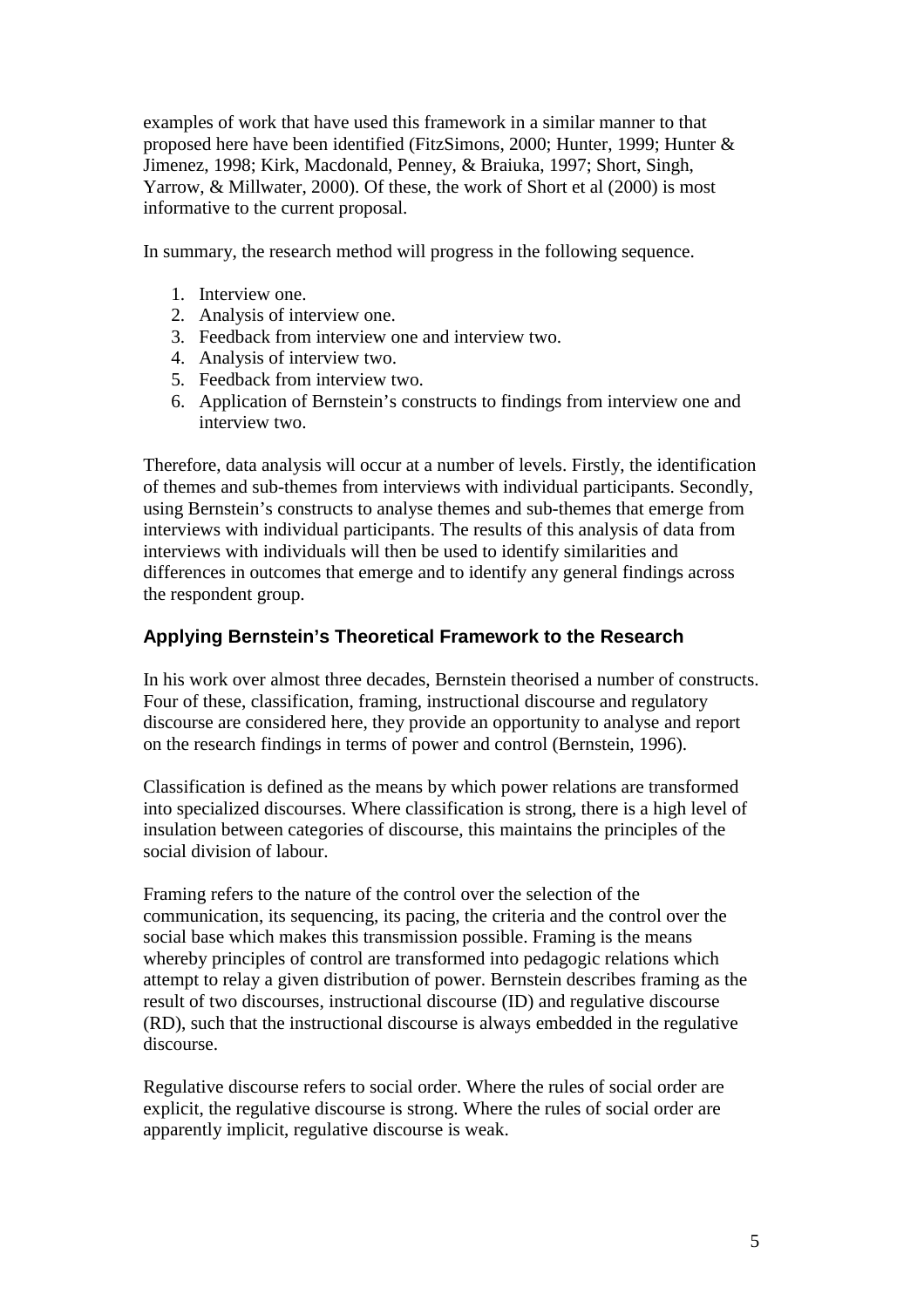Instructional discourse refers to discursive order, that is, the selection, pacing and sequencing of the knowledge to be taught. Where selection, pacing and sequencing are controlled by the teacher the instructional discourse is strong, where these are controlled by the learner the instructional discourse is apparently weak.

In general, where framing is strong, we have a visible pedagogic practice. The rules of instructional and regulative discourse are explicit, the transmitter (teacher) has explicit control over selection, pacing, criteria and the social base. Where framing is weak, we are likely to have an invisible pedagogic practice, the acquirer has more apparent control. Here the rules of regulative and instructional discourse are implicit, and largely unknown to the acquirer.

Short et al (2000) report on the application of Bernstein's theoretical framework to the research question 'How does a pre-service teacher plan, enact and reflect upon classroom teaching in order to achieve learning outcomes for students?' (Short et al., 2000). The work of Short et al (2000) and the research proposed here are similar in the respect that they both investigate the intentions of teachers in planning teaching activities and the implementation of those intentions. Short et al (2000) applied an analysis using classification, framing, instructional discourse and the regulatory discourse. They found that the teacher used in their case study showed strong framing and classification of both discourses in her lesson plan. During the delivery of the lesson, the strength of the regulative discourse was retained while the classification of the instructional discourse and the framing of both discourses were exposed as being weak. In reflective interview the teacher revealed weak classification and framing in both discourses. These finding are summarised in Table 1.

|                      | <b>ID/RD</b> Relationship |                 |            |
|----------------------|---------------------------|-----------------|------------|
|                      | Stage 1: Lesson           | Stage 2: Lesson | Stage 3:   |
|                      | Plan                      | Implementation  | Reflection |
| Instructional        | $+C + F$                  | $+$ -C-F        | $-C-F$     |
| Discourse (ID)       |                           |                 |            |
| Regulatory           | $+C+F$                    | $+C + -F$       | $+$ -C-F   |
| Discourse (RD)       |                           |                 |            |
| $C = classification$ | $F =$ framing             |                 |            |

| Table 1: Results of Short et al (2000) |
|----------------------------------------|
|----------------------------------------|

Short et al (2000) concluded that 'Bernstein's framework has been invaluable in the pilot study because it has provided the researcher with a set of linked conceptual constructs that could be systematically applied in the analysis of the various available data' (Short et al., 2000, p.22).

As described earlier in the current paper, teachers who participate in the proposed research will be interviewed on two occasions. Information from interview one will be analysed in an attempt to determine the principles that underpin each individual teacher's practice. Results from interview two will be analysed in an attempt to determine teaching principles that are implemented in the application of OLTs.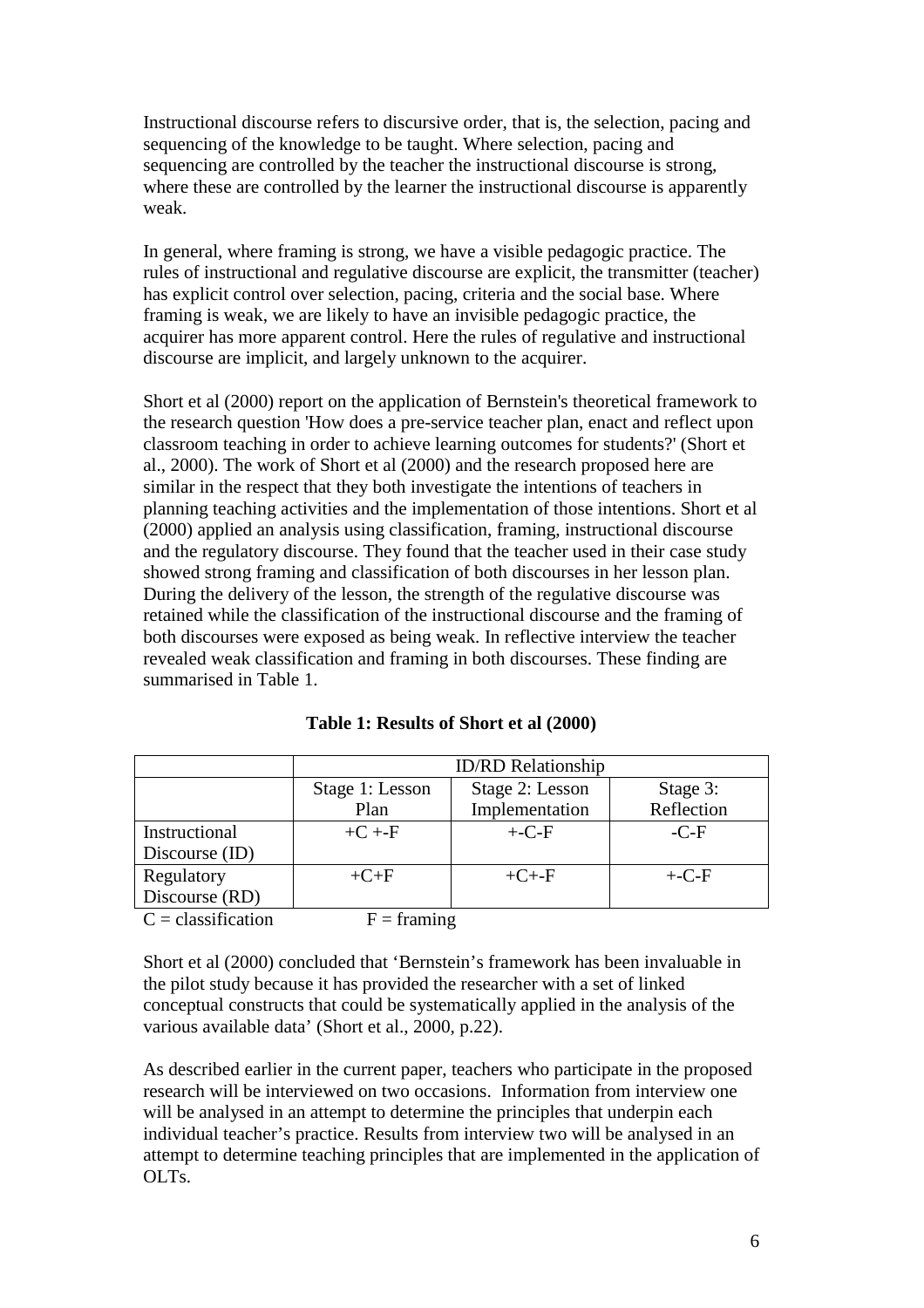Together, it is hoped that the teaching principles intended and applied in the integration of OLTs in teacher's practice will be able to be expressed as shown in Table 2. Using this framework, it should then be possible to conduct a comparative analysis of intentions and applications in terms of classification, framing, regulative discourse and instructional discourse. Thus providing a framework within which to theorise tensions that teachers experience in integrating OLTs into their teaching practice.

### **Table 2: Possible representation of teacher intentions and application in the use of OLTs**

|                                  | <b>ID/RD</b> Relationship |                            |  |
|----------------------------------|---------------------------|----------------------------|--|
|                                  | <b>Teacher Intention</b>  | <b>Teacher Application</b> |  |
| <b>Instructional Discourse</b>   | $+$ -C+-F                 | $+$ -C+-F                  |  |
| <b>Regulatory Discourse (RD)</b> | $+C + -F$                 | $+$ -C $+$ -F              |  |

## **Summary**

This paper has described the intentions of research that aims to theorise the impact of OLTs on TAFE teachers practice. A justification for the research has been presented along with a description of the purpose of the research and research questions. The proposed research method has been described in some detail along with a description and justification of the application of classification, framing, regulative discourse and instructional discourse to the research. Given the proposal described in this paper, I am seeking feedback.

- 1. Is the research worthwhile?
- 2. Is the working definition of online technologies useful?
- 3. Are the research questions reasonable and useful?
- 4. Are the selection criteria for participants appropriate?
- 5. Is the methodology appropriate to the research?
- 6. Is the research method likely to produce useful data?
- 7. Are Bernstein' constructs a useful analytical framework?
- 8. What problems can you foreshadow?

#### **References**

- Bate, F. (2000, 6-8 December). *On-line learning: a search for good practices.* Paper presented at the Open Learning 2000, Brisbane.
- Bernstein, B. (1996). *Pedagogy, symbolic control and identity. Theory, research, critique*. London: Taylor and Francis.
- Brennan, R, McFadden, M., & Law, E. (2001). *Review of research. All that glitters is not gold: online delivery of education and training*. Adelaide: NCVER.
- FitzSimons, G. (2000). *Mathematics in the Australian VET Sector: Technologies of power in practice.* Unpublished PhD, Monash University, Melbourne.